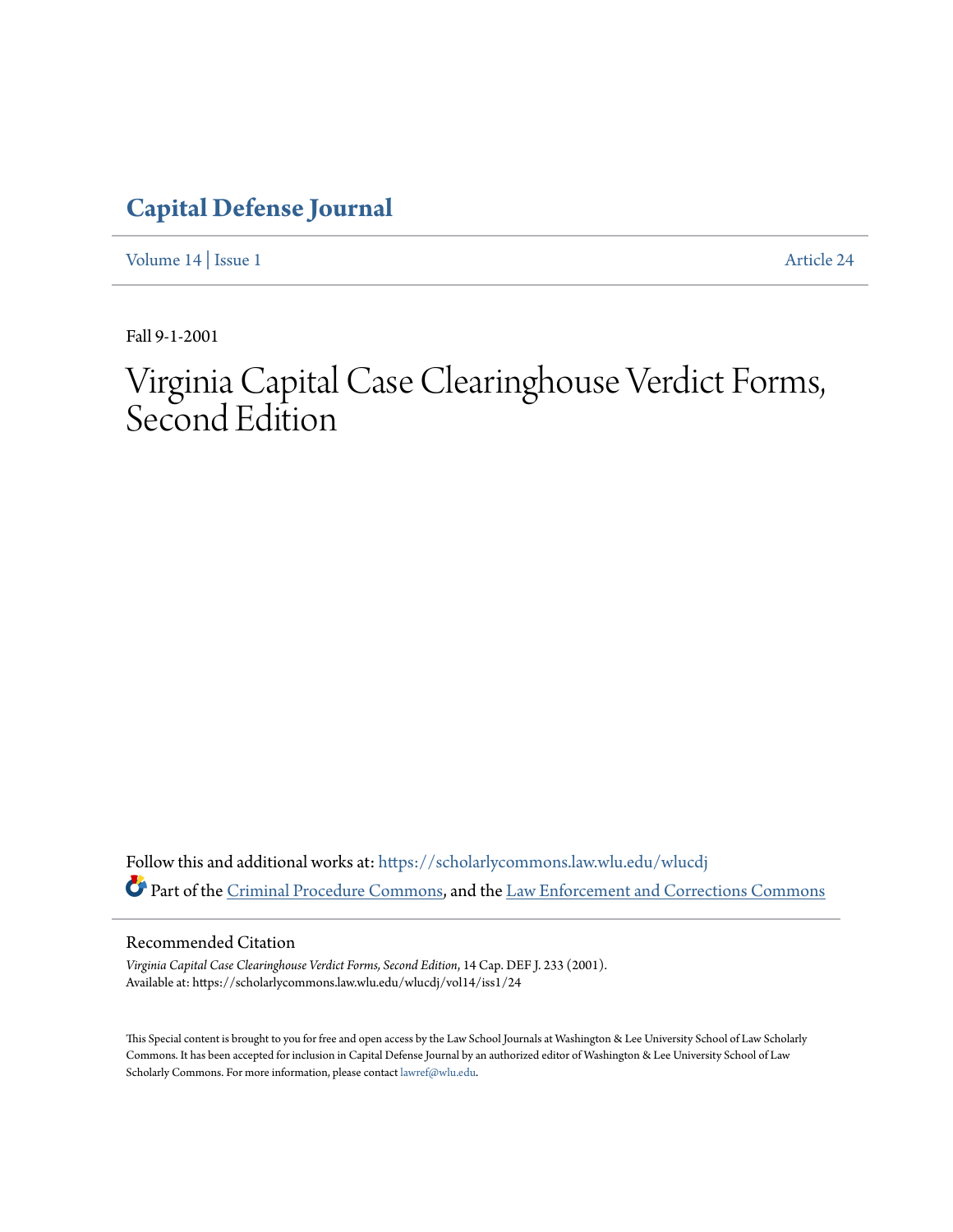# **Virginia Capital Case Clearinghouse Verdict Forms, Second Edition**

The culmination of a capital case occurs when the trial judge instructs the jury and it retires to its room to decide the defendant's fate. The verdict forms are concrete and tangible "road maps" for the jury to use during deliberations. The Virginia Capital Case Clearinghouse has revised the Clearinghouse's recommended verdict forms for capital defense practitioners.

Virginia Code Section 19.2-264.4D contains the statutory verdict forms. Those verdict form were disapproved in *Pouell v Commonuealth*.<sup>1</sup> The Model Jury Instruction Committee revised the verdict forms in light of *Podl.* The new Model Jury Instruction verdict forms are appended as Instruction Nos. P33-130A through P33-130G.

The new model verdict forms are an improvement, but are still inadequate. First, each contains a reference to "having considered all the evidence in mitigation" and thus implies that the defendant bears a burden of production as to mitigation evidence. If defendant fails to produce mitigation, the jury may conclude that death is the appropriate sentence. The court in *Poudi* stated: "In a capital murder trial, the trial court must give the jury verdict forms providing expressly for the imposition of a sentence for life and a fine of not more than \$100,000 when the jury finds that one or both of the aggravating factors have been proven beyond a reasonable doubt."<sup>2</sup> The court's language does not require that the verdict forms make reference to mitigating evidence presented by the defendant. Second, the new verdict forms do not require that the vileness sub-elements be found unanimously.

The verdict forms, designated Alternative **#** 1 through Alternative **#** 10 and dated August 10, 2001, are recommended by the Clearinghouse. THESE SUPERSEDE THE VERDICT FORMS FOUND AT 13 CAP. DEF. **J.** 105- 07 (2000) AND ALL OTHER VERDICT FORMS PREVIOUSLY DISTRIBUTED BY THE CLEARINGHOUSE. An earlier version of these verdict forms, including the unanimity requirement on the vileness sub-elements, were pre-approved in *Commonualth v Riner*, No. F00-265, Wise County Circuit Court (first degree verdict precluded actual use), and were used in *Gon* monuealth v Hainston, Nos. CR001 through CR008, City of Martinsville Circuit Court.

In particular, note that the future dangerousness verdict forms refer only to the defendant's "prior history." This is the precise language of Section

Powell v. Commonwealth, 552 S.E.2d 344 (Va. 2001) (superseding the opinion found at **261 Va. 512,** 544 SE.2d **679** dated April 20,2001).

<sup>2.</sup> *Id*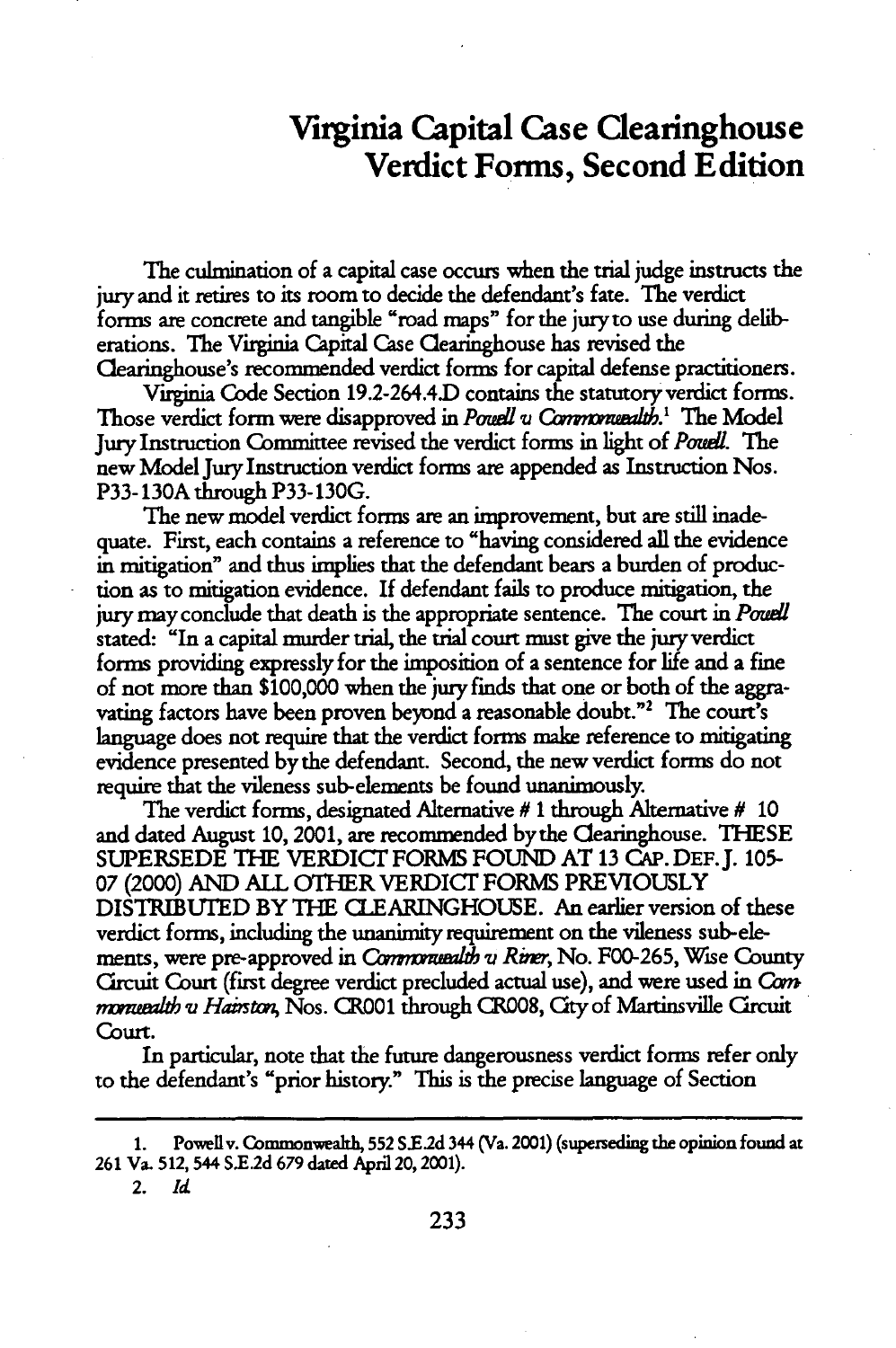264.4.C and the statutory verdict forms in Section 19.2-264.4.D. Although *Edmonts v Commonwadth*<sup>3</sup> holds that the circumstances surrounding the offense can be used to prove future dangerousness, this is the General Assembly's statutory language. Further, the life verdict forms do not state that the punishment was unanimously determined; the death verdict forms do state that the punishment was unanimously determined. The language precisely tracks the statutory verdict forms in Section 19.2-264.4D.

## Guidelines for verdict form selection:

- **A** Future dangerousness only argued/no mitigation evidence presented: Alternative  $\bar{\mathbf{\#}}$  1 (strike EITHER and OR and the reference to vileness), Alternative # 3, Alternative # 8.
- B. Vileness only argued/no mitigation evidence presented: Alternative # 1 (strike EITHER and OR and reference to future dangerousness), Alternative # 4, Alternative # **9.**
- C. Both aggravators argued/no mitigation evidence presented: Alternative # **1,** Alternative # 2, Alternative # 8, Alternative # 9, Alternative # **10.**
- D. Future dangerousness only argued/mitigation evidence presented: Alternative #1 (strike EITHER and OR and reference to vileness), Alternative **# 5,** Alternative **# 8.**
- E. Vileness only argued/mitigation evidence presented: Alternative **# 1** (strike EITHER and OR and reference to future dangerousness), Alternative **# 6,** Alternative **# 9.**
- F. Both aggravators argued/mitigation evidence presented: Alternative **# 1,** Alternative **# 5,** Alternative **#** 6, Alternative **# 7,** Alternative **# 8,** Alternative **# 9,** Alternative **# 10.**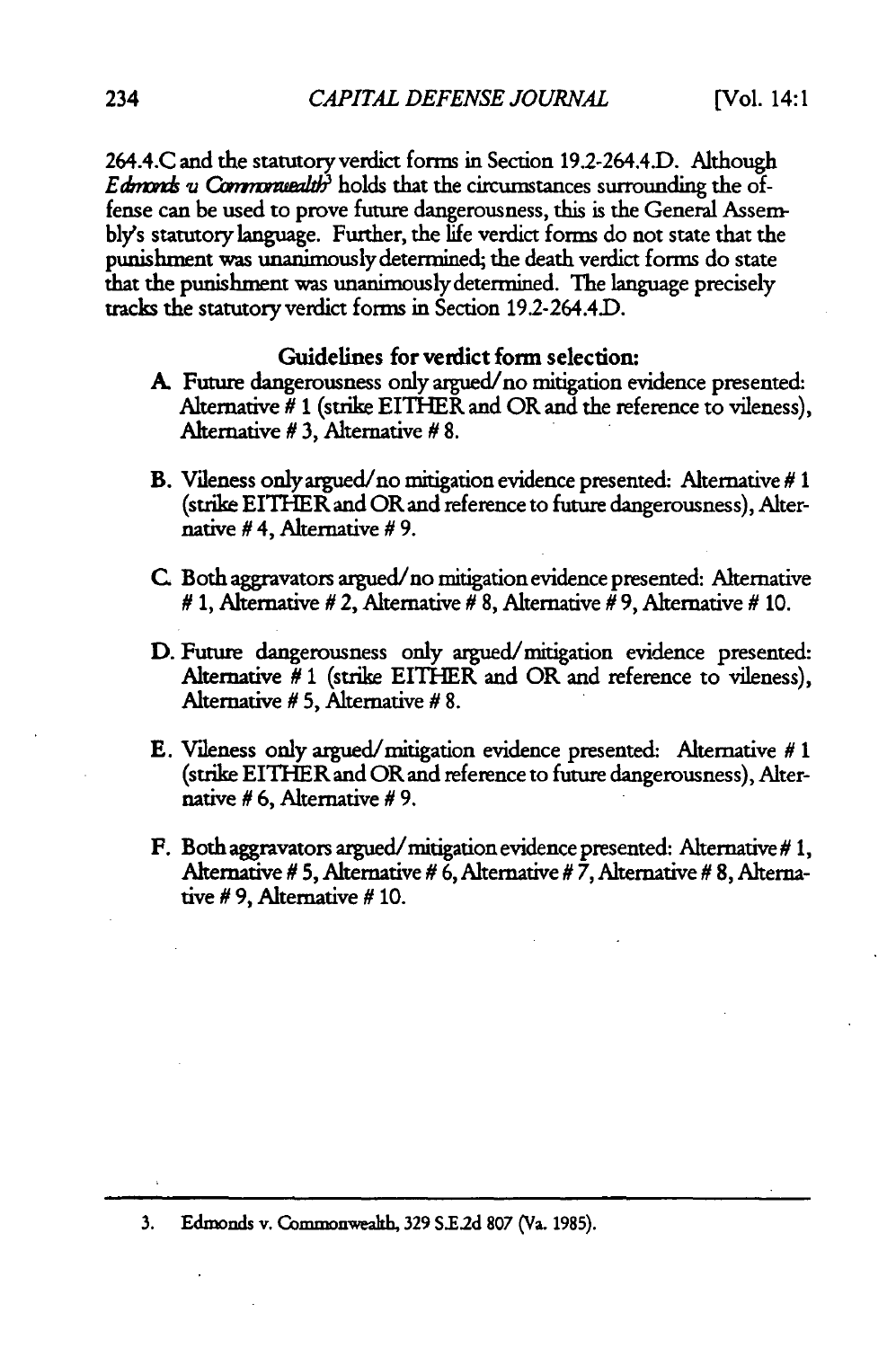# Verdict Form (Alternative **# 1)**

Commonwealth Case No. **v.** Date:

We, the jury, having found the defendant guilty of capital murder **AND**

having'considered all the evidence in aggravation **AND**

having found that the Commonwealth failed to prove beyond a reasonable doubt- **EITHER**

that there is a probabilitythat he would commit criminal acts of violence that would constitute a continuing serious threat to society

#### OR

that his conduct in committing the offense is outrageously or wantonly vile, horrible or inhuman,

fix his punishment at:

### imprisonment for life OR imprisonment for life and a fine of **\$** (fine must be not more than \$100,000).

[Circle the punishment selected by the jury].

# FOREPERSON

#### **MEMORANDUM**

STATUTE: **§** 192-264.4.

**CASES:** *Poudl* **V** *Cbrn mua,* **261** Va. **512, 552 S.E.2d** 344 (2001). *Baily* v *Qmmuim ,* **259** Va. **723, 529** S.E.2d **570** (2000). *Atkims* v Qv *ed,* **257** Va. **160,510 S.E.2d** 445 **(1999).** Justus v Communaualth, 220 Va. 971, 266 S.E.2d 87 (1980).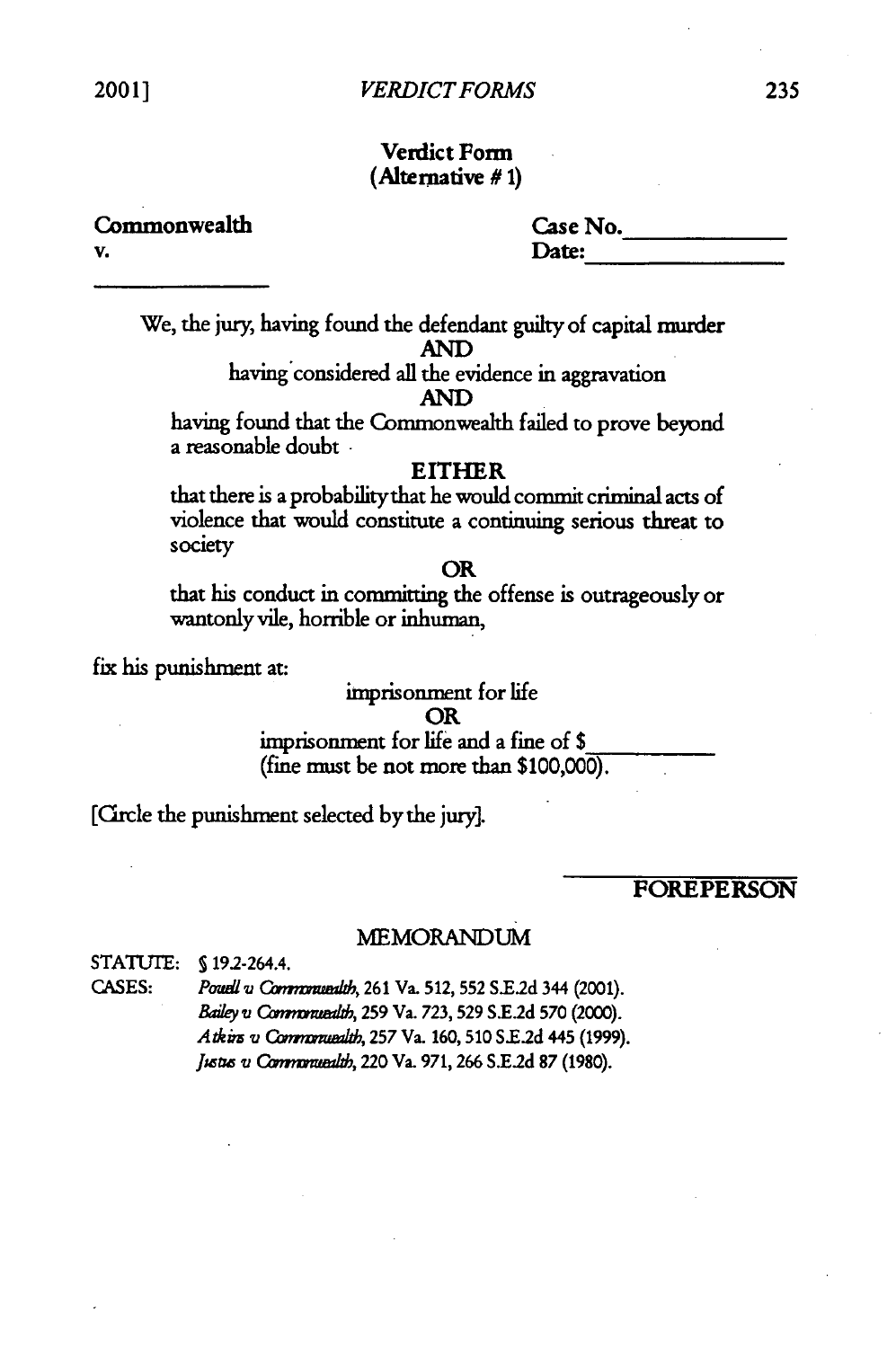# Verdict Form (Alternative **#** 2)

| Commonwealth                                                                                                                                                                                                                                                | Case No.                                                         |
|-------------------------------------------------------------------------------------------------------------------------------------------------------------------------------------------------------------------------------------------------------------|------------------------------------------------------------------|
| v.                                                                                                                                                                                                                                                          | Date:                                                            |
| We, the jury, having found the defendant guilty of capital murder<br><b>AND</b>                                                                                                                                                                             |                                                                  |
| having considered all the evidence in aggravation<br><b>AND</b>                                                                                                                                                                                             |                                                                  |
| having found unanimously and beyond a reasonable doubt after consideration<br>of his prior history that there is a probability that he would commit criminal<br>acts of violence that would constitute a continuing serious threat to society<br><b>AND</b> |                                                                  |
| having found unanimously and beyond a reasonable doubt that his<br>conduct in committing the offense is outrageously or wantonly vile,<br>horrible or inhuman in that it involved                                                                           |                                                                  |
| torture<br>depravity of mind<br>accomplish the act of murder                                                                                                                                                                                                | aggravated battery to the victim beyond the minimum necessary to |
| [Foreperson must initial one or more of the above elements only if found<br>beyond a reasonable doubt and unanimously agreed upon.]                                                                                                                         |                                                                  |
| fix his punishment at:                                                                                                                                                                                                                                      |                                                                  |
| imprisonment for life<br><b>OR</b>                                                                                                                                                                                                                          |                                                                  |
| imprisonment for life and a fine of \$<br>(fine must be not more than \$100,000).                                                                                                                                                                           |                                                                  |
| [Circle the punishment selected by the jury].                                                                                                                                                                                                               |                                                                  |

# FOREPERSON

#### MEMORANDUM

STATUTE: § 19.2-264.4. **CASES:** *Apaii* v *Newjeai* **530 US.** 466 (2000). *Richantson v United States*, 526 U.S. 813 (1999). *Poud* v Cb t *a,* **261** Va. **512, 552 S.E.2d** 344 (2001). *Bailey a* C *nrn m* , **259** Va. **723, 529** S **E.2d 570** (2000). *A Qmmvi* Qv *zz d,* **257** Va. **160,510** S.E2d 445 **(1999).** *Justus v Commonualth, 220 Va. 971, 266 S.E.2d 87 (1980). Snizbv Camnxmald* **219** Va. 455, 248 **S.E.2d 135 (1978).**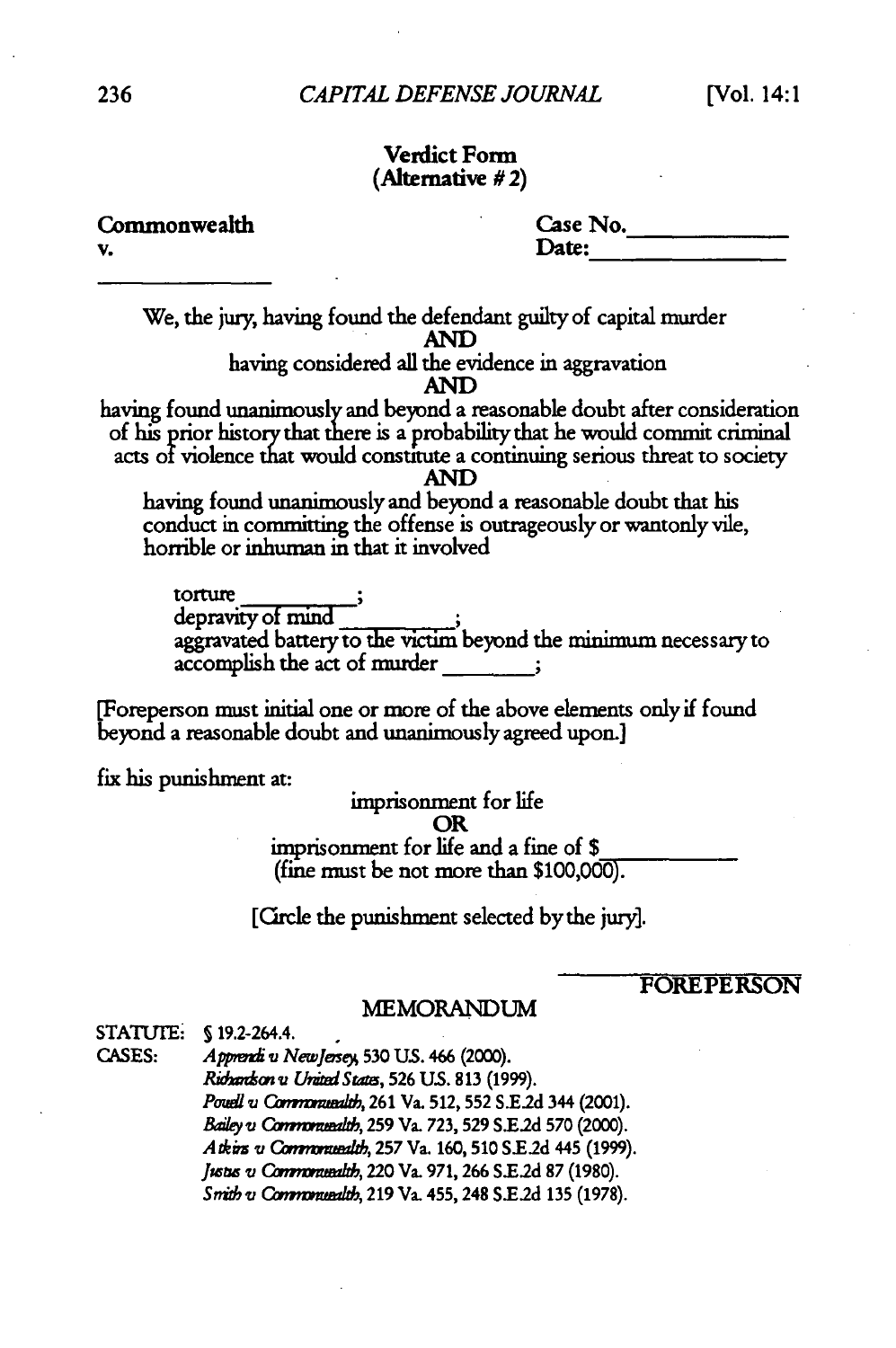# **Verdict Form (Alternative# 3)**

**v. Date:**

**Commonwealth Case No.**

**We, the** jury, having found the defendant guilty of capital murder **AND** having considered all the evidence in aggravation **AND**

having found unanimously and beyond a reasonable doubt after consideration of his prior history that there is a probability that he would commit criminal acts of violence that would constitute a continuing serious threat to society,

fix his punishment at: imprisonment **for** life **OR** imprisonment for life and fine of **\$** (fine **must** be not more than \$100,000).

[Crcle the punishment selected by the jury].

# FOREPERSON

#### MEMORANDUM

**STATUTE: 5** 192-264.4.

**CASES:** *Poudlv Qbn az,* **261** Va. **512,552** S.E.2d 344 (2001). *Bailey Commdtb,* **<sup>259</sup>**Va. **723,529 S.E2d 570** (2000). *AIk m v* C *bnm ,* **257** Va. 160, **510** S.E.2d 445 **(1999).** *Jmtm v Cbw/d.',* 220 Va. **971,266 S.E.2d 87 (1980).** *Snid v Qwmuwhd,* **219** Va. 455,248 **S.E.2d 135 (1978).**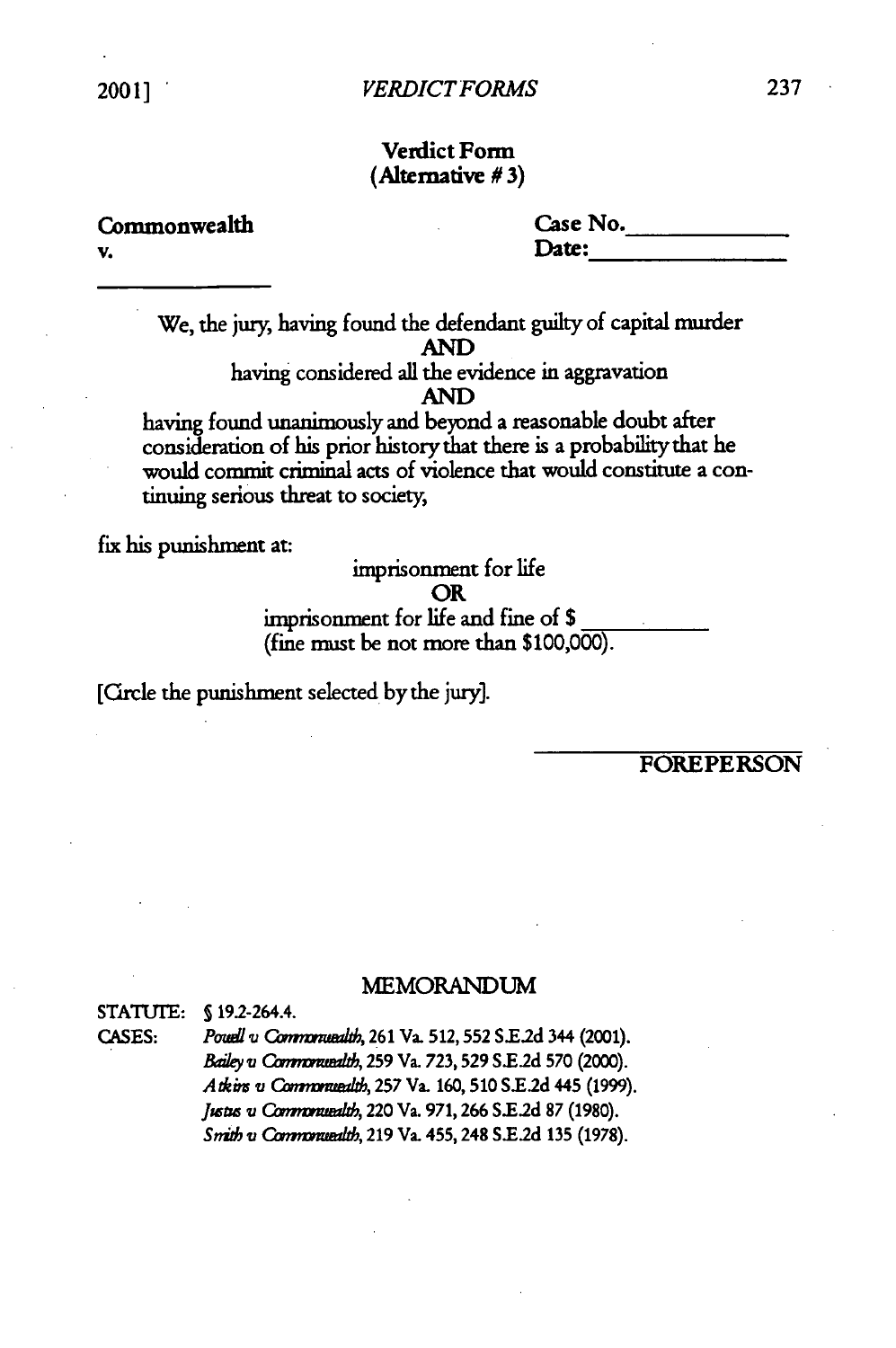### Verdict Form (Alternative **#** 4)

Commonwealth **v.** Date:

| Case No. |  |
|----------|--|
|          |  |
| Date:    |  |
|          |  |

We, the jury, having found the defendant guilty of capital murder **AND** having considered all the evidence in aggravation **AND**

having found unanimously and beyond a reasonable doubt that his conduct in committing the offense is outrageously and wantonly vile, horrible or inhuman in that it involved

torture depravity of mind aggravated battery to the victim beyond the minimum necessary to accomplish the act of murder

[Foreperson **must** initial one or more of the above elements only if found beyond a reasonable doubt and unanimously agreed upon.]

fix his punishment at:

imprisonment for life OR imprisonment for life and a fine of **\$** (fine must be not more than **\$100,000).**

[Circle the punishment selected by the jury].

FOREPERSON

#### MEMORANDUM

**STATUTE: S** 192-264.4.

CASES: *Appwnai v NewJerey,* **530 U.S.** 466 (2000). *Ridm\*n* v *UnizaStatz,* **526 US. 813 (1999).** *Poudl v Cavnzmadl,* 261 Va. 512, 552 S.E.2d 344 (2001). *Bailey v Commonuealth,* 259 Va. 723, 529 S.E.2d 570 (2000). *Atkim v Cymrmuemlb,* 257 Va. 160, 510 S.E.2d 445 (1999). Justus v Commonuealth, 220 Va. 971, 266 S.E.2d 87 (1980). *Snb v Com mumd&,* 219 Va. 455, 248 S.E.2d 135 (1978).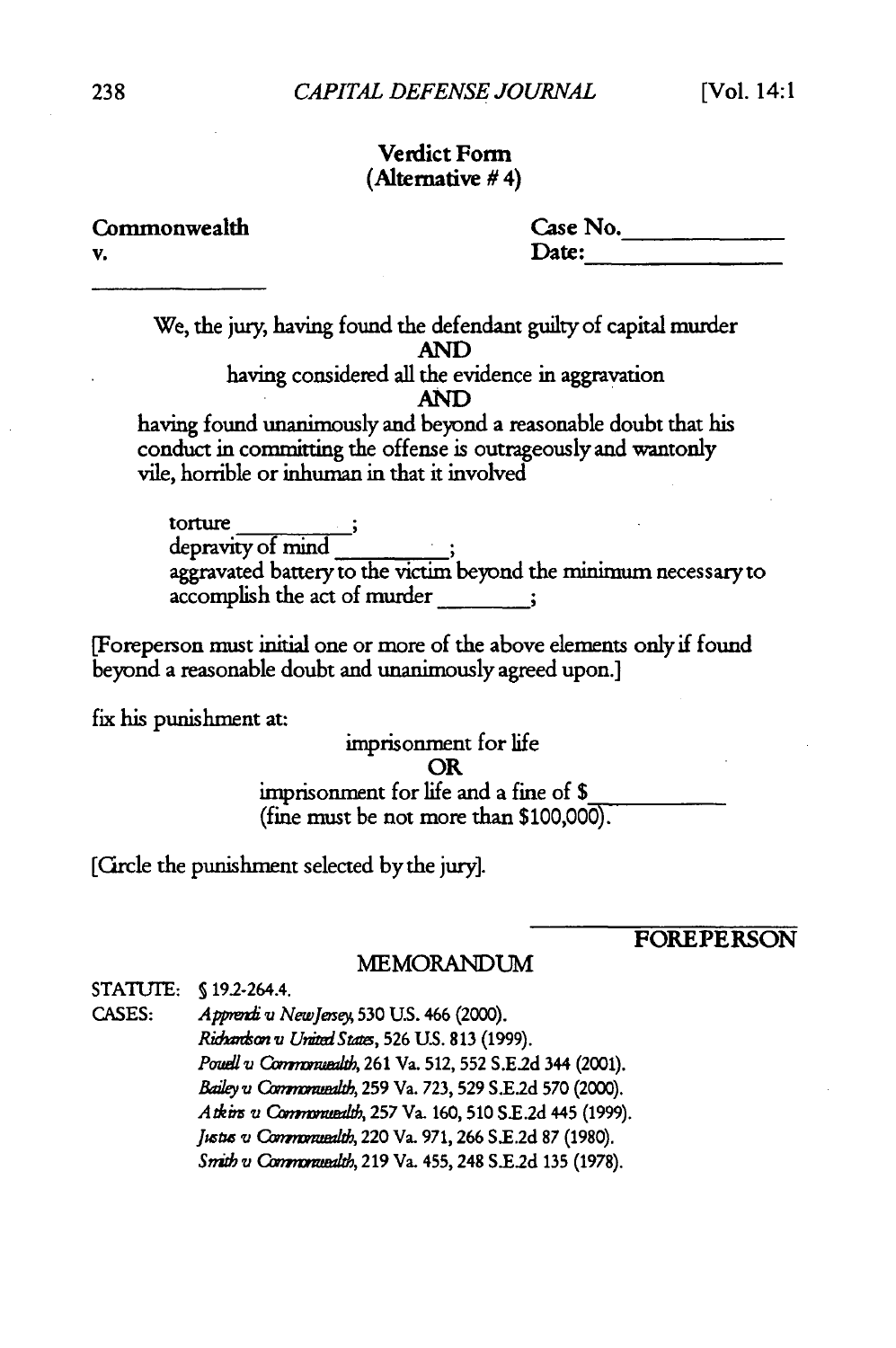# **Verdict Form (Altemative # 5)**

**v. Date:**

| veruict fohl     |  |
|------------------|--|
| (Alternative #5) |  |

**Commonwealth Case No.**

We, the jury, having found the defendant guilty of capital murder AND having considered all the evidence in aggravation

#### **AND**

having found unanimously and beyond a reasonable doubt after consideration of his prior history that there is a probability that he would commit criminal acts of violence that would constitute a continuing serious threat to society

#### **AND**

having considered the evidence in mitigation of the offense, fix his punishment at:

# imprisonment for life

#### OR

imprisonment for life and a fine of **\$** (fine must be not more than \$100,000).

**[CIrcle** the punishment selected by the jury].

FOREPERSON

#### MEMORANDUM

STATUTE: **S** 192-264.4.

**CASES:** *Poudl v* Cbr *wt,* **<sup>261</sup>**Va. 512, **552 S.E.2d** 344 (2001). *Baiey* v CWcmmmd, **259** Va. **723, 529** S.E.2d **570** (2000). *Atkm* v Caommdb, **257** Va. 160, **510 S.E.2d** 445 **(1999).** *JWtM 'u VO mn b,* 220 Va. **971,266** S.E.2d **87 (1980).** *Snvi v* Gwmm=1W, **219** Va. 455, 248 **S.E.2d 135** (1978).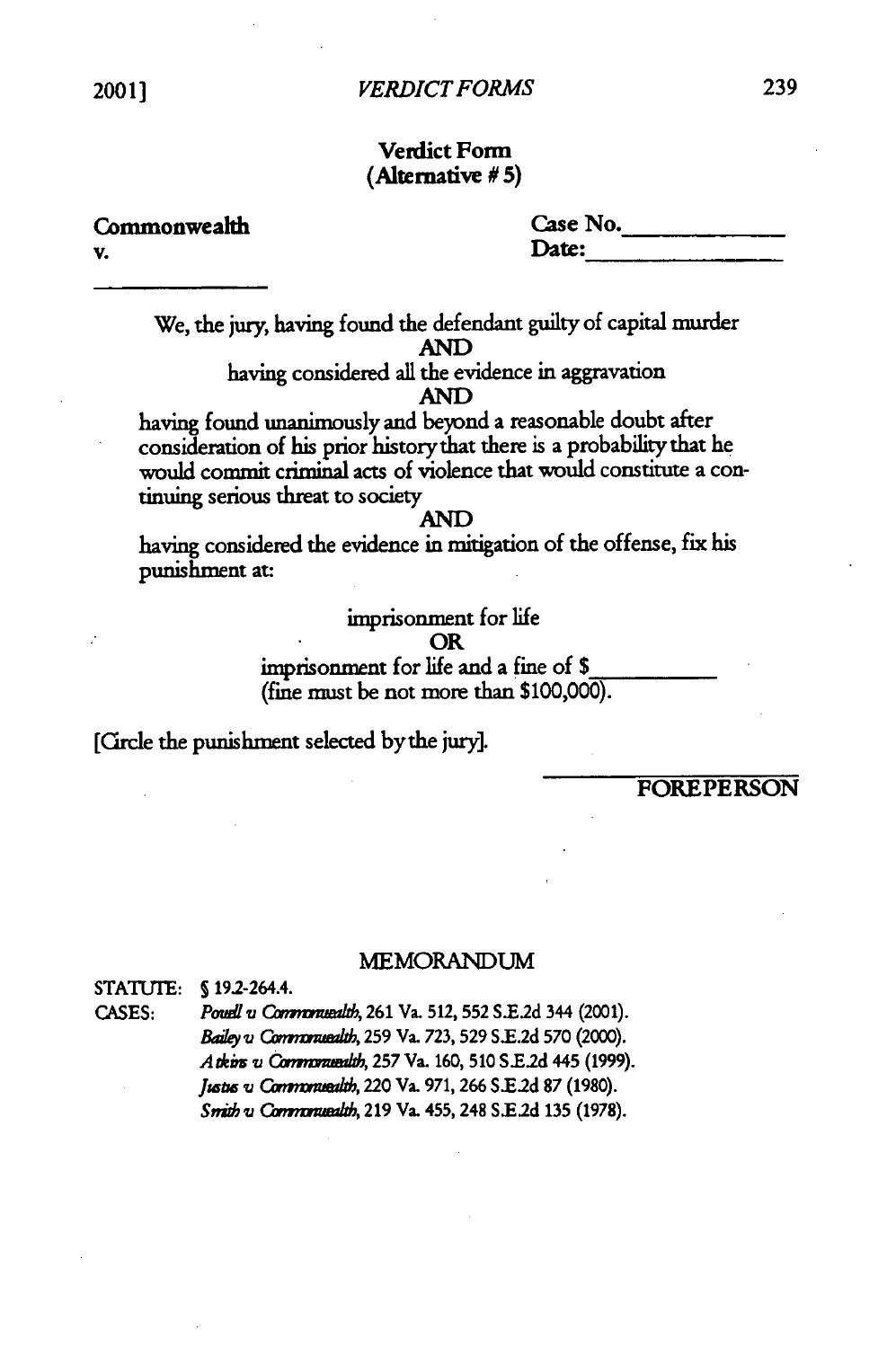#### Verdict **Form** (Altemative **# 6)**

Commonwealth **v.** Date:

| Case No. |  |
|----------|--|
| Date:    |  |

We, the **jury,** having found the defendant guilty of capital murder **AND** having considered all the evidence in aggravation **AND**

having found unanimously and beyond a reasonable doubt that his conduct in committing the offense is outrageously and wantonly vile, horrible or inhuman in that it involved

torture depravity of mind aggravated battery to the victim beyond the minimum necessary to accomplish the act of murder

[Foreperson must initial one or more of the above elements only if found beyond a reasonable doubt and unanimously agreed upon.]

#### **AND**

having considered the evidence in mitigation of the offense, fix his punishment at:

imprisonment for life OR imprisonment for life and a fine of \$ (fine must be not more than **\$100,000).**

[Circle the punishment selected by the jury].

# FOREPERSON

#### MEMORANDUM

**STATUTE: S** 192-264.4. CASES: *Apprendi v NewJersey*, 530 U.S. 466 (2000). *Ridicniv UniredState,* 526 **U.S. 813** (1999). Pouell v Commanuealth, 261 Va. 512, 552 S.E.2d 344 (2001). *Bailey v Commonuealth*, 259 Va. 723, 529 S.E.2d 570 (2000). *A tkinv CO"vmuad&,* 257 Va. 160, **510 S.E.2d** 445 (1999). *J uv Cammad h,* 220 Va. 971,266 S.E.2d 87 (1980). Smith v Communadith, 219 Va. 455, 248 S.E.2d 135 (1978).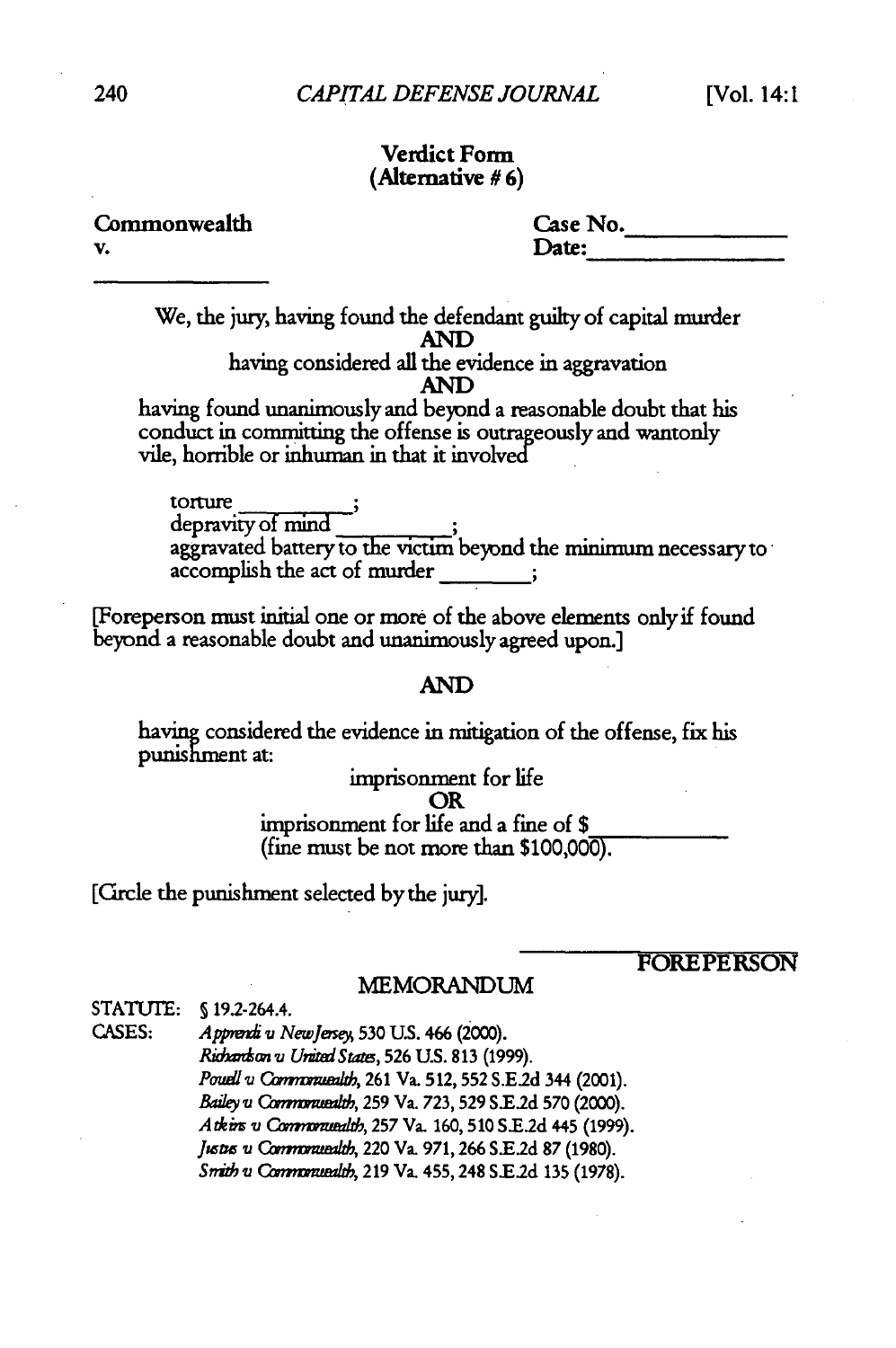# Verdict Form **(Alternative** *# 7)*

Commonwealth Case No. **v.** Date:

We, the jury, having found the defendant guilty of capital murder AND

having considered all the evidence in aggravation AND

having found unanimously and beyond a reasonable doubt after consideration of his prior history that there is a probability that he would commit criminal acts of violence that would constitute a continuing serious threat to society

### AND

having found unanimously and beyond a reasonable doubt after consideration of his prior history that his conduct in committing the offense is outrageously or wantonly vile, horrible or inhuman in that it involved

torture depravity of mind aggravated battery to the victim beyond the minimum necessary to accomplish the act of murder

[Foreperson must initial one or more of the above elements only if found beyond a reasonable doubt and unanimously agreed upon.]

**AND**

having considered the evidence in mitigation of the offense, fix his punishment at:

imprisonment for life

#### OR

imprisonment for life and a fine of **\$** (fine must be not more than \$100,000).

[Circle the punishment selected bythe jury].

# FOREPERSON

#### MEMORANDUM

STATUTE: **S** 192-264.4. **CASES:** *Appved v NewJeneg* **530 US.** 466 (2000). *RiAmvnv UtrzdStts,* **526 U.S.** 813 **(1999).** *Pouell v Commonuealth,* 261 Va. 512, 552 S.E.2d 344 (2001). Justus v Commonuealth, 220 Va. 971, 266 S.E.2d 87 (1980). *Snil v* Qnw, i, 219 Va. 455, 248 S.E.2d **135** (1978) Atkins *v Commanuealth*, 257 Va. 160, 510 S.E.2d 445 (1999). *Bai/eyd* Ccamwrmdd,, **259** Va. **723, 529 S.E.2d 570** (2000).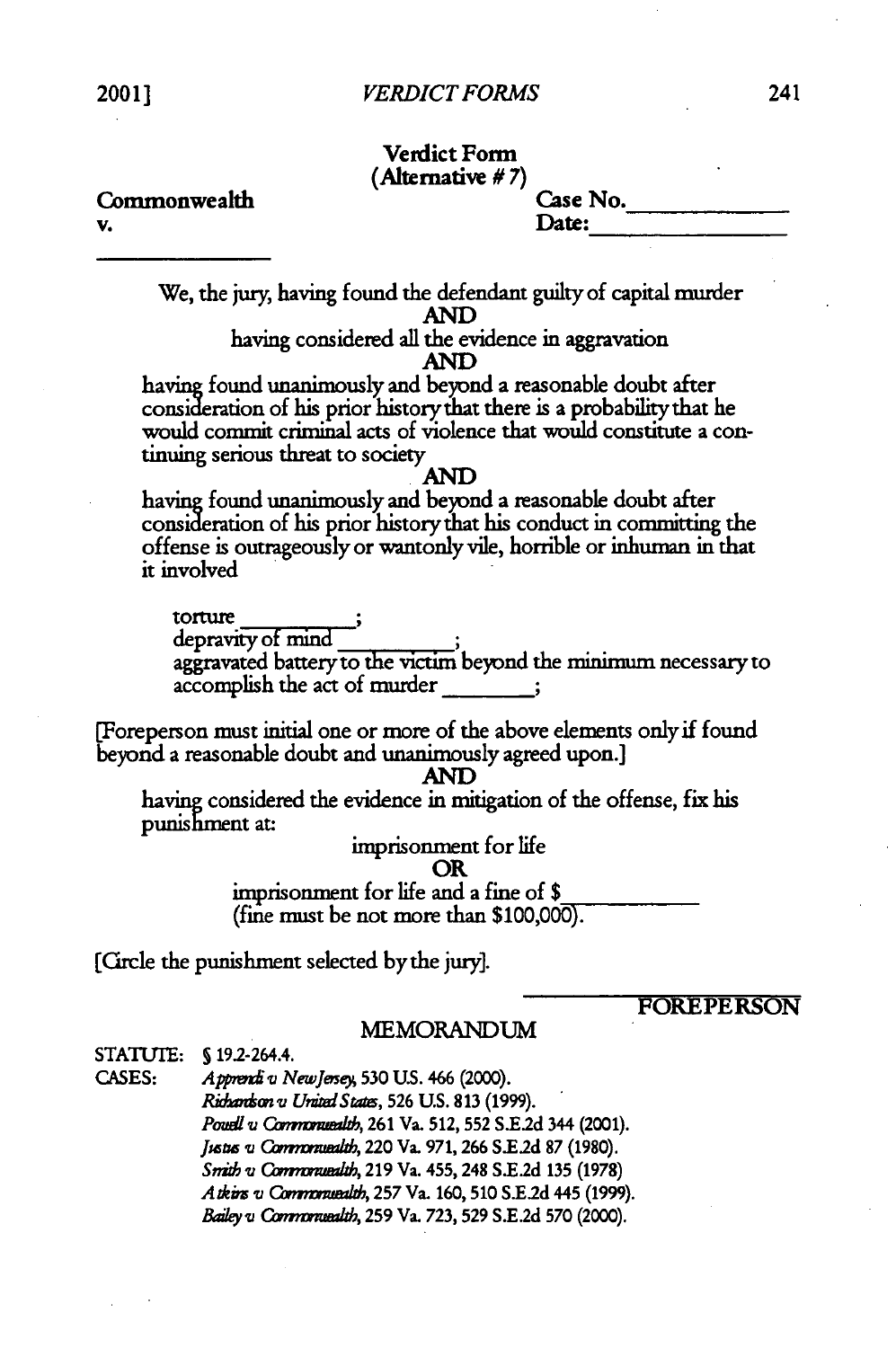### Verdict Form (Alternative **# 8)**

**v.** Date:

Commonwealth Case No.

We, the jury, having found the defendant guilty of capital murder **AND**

having found unanimously and beynd a reasonable doubt after consideration of his prior history that there is a probability that he would commit criminal acts of violence that would constitute a continuing serious threat to society

# AND

having considered the evidence in mitigation of the offense, unanimously fix his punishment at death.

FOREPERSON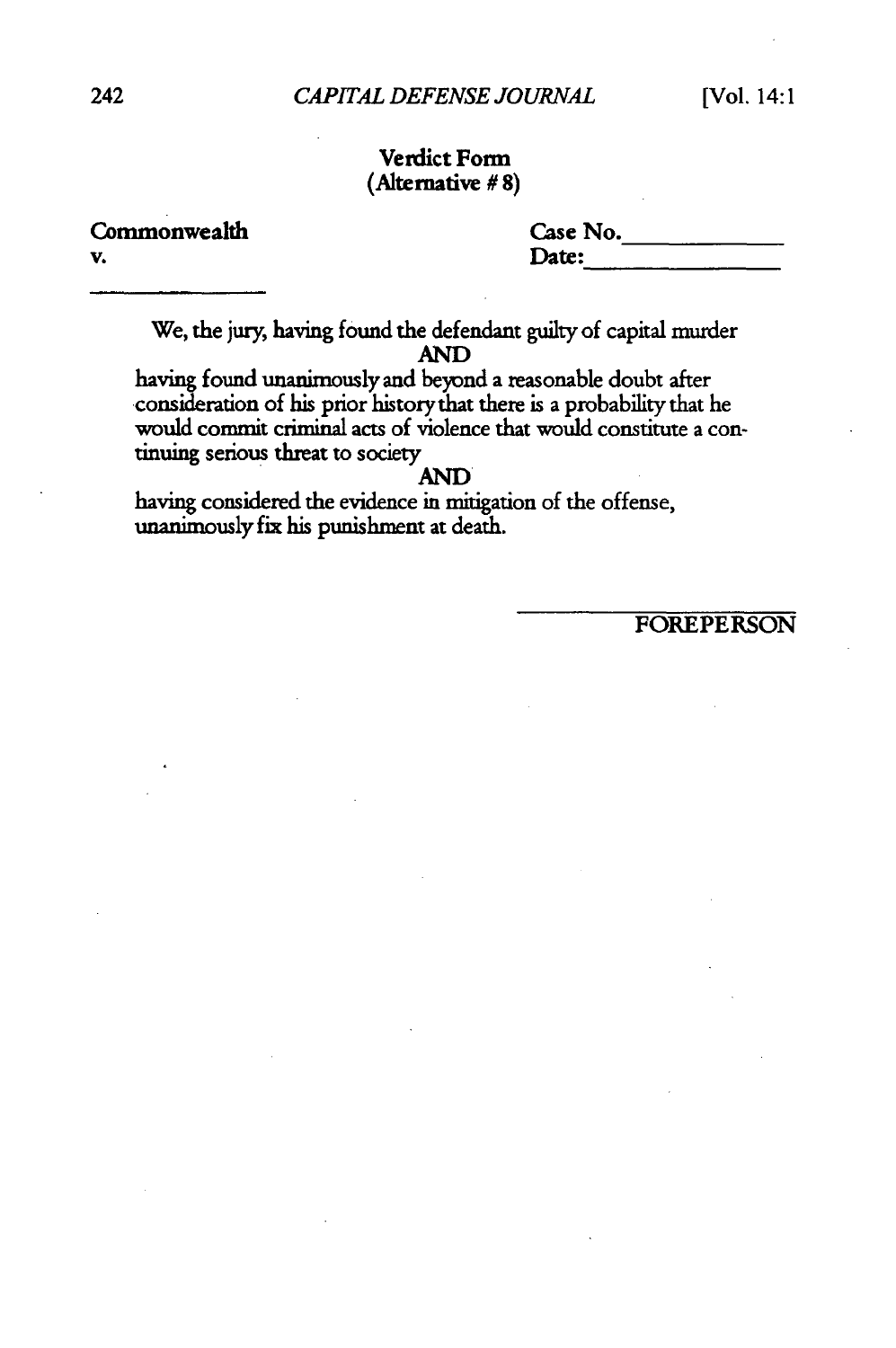# Verdict Form (Alternative **# 9)**

v.

Commonwealth Case No. Date:

We, the jury, having found the defendant guilty of capital murder AND

having found unanimously and beyond a reasonable doubt that his conduct in committing the offense is outrageously or wantonly vile, horrible or inhuman in that it involved

torture depravity of mind aggravated battery to the victim beyond the minimum necessary to accomplish the act of murder

[Foreperson must initial one or more of the above elements only if found beyond a reasonable doubt and unanimously agreed upon.]

having considered the evidence in mitigation of the offense, unanimously fix his punishment at death.

FOREPERSON

#### MEMORANDUM

CASES: *Alppzi* v *Newlse);* 530 **US.** 466 (2000). *Ri.mnon v UnialStats,* **526 US. 813 (1999).** *Jons v United States*, 526 U.S. 227 (1999).

**AND**